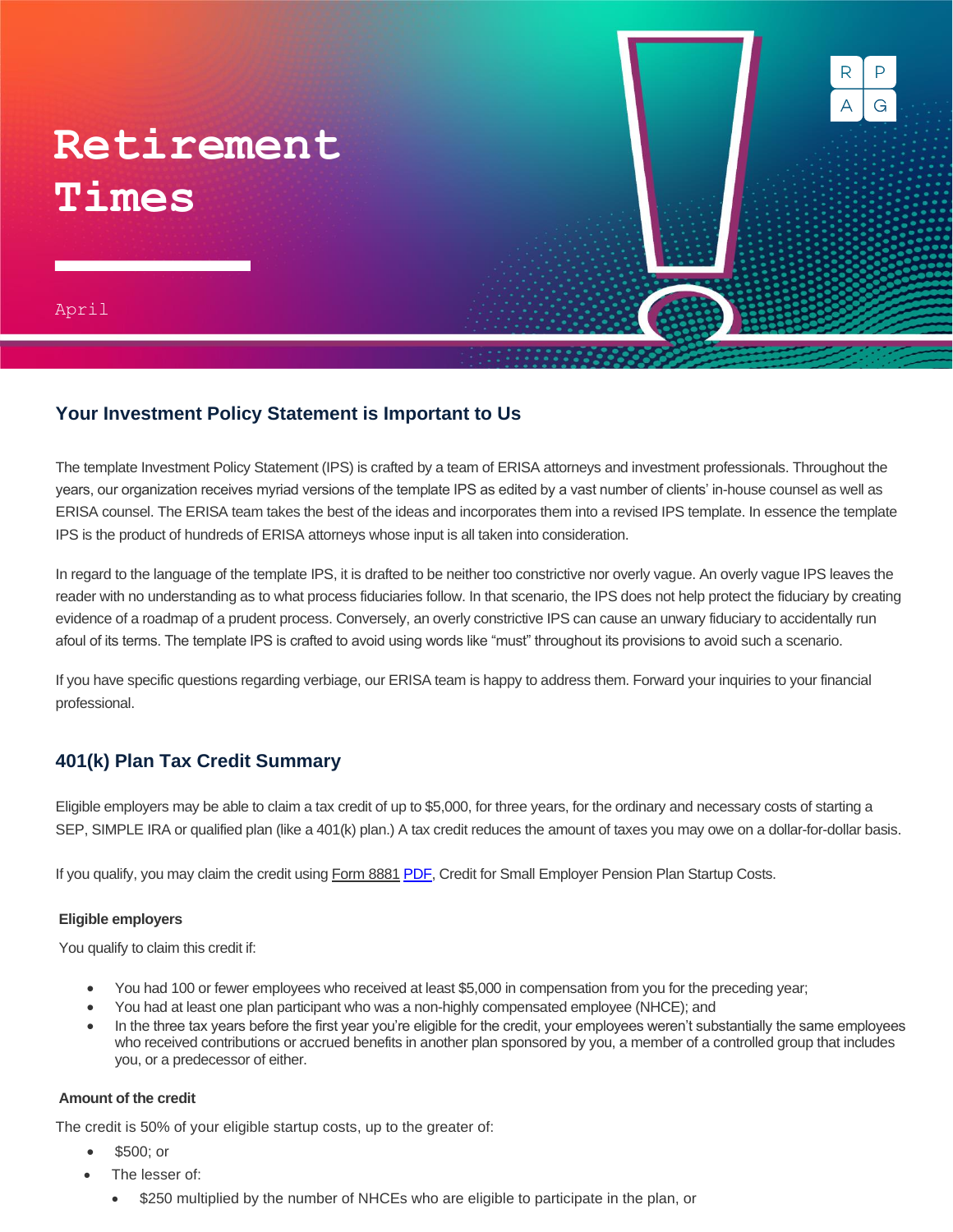• \$5,000.

#### **Eligible startup costs**

You may claim the credit for ordinary and necessary costs to:

- Set up and administer the plan, and
- Educate your employees about the plan.

#### **Eligible tax years**

You can claim the credit for each of the first three years of the plan and may choose to start claiming the credit in the tax year before the tax year in which the plan becomes effective.

#### **No deduction allowed**

You can't both deduct the startup costs and claim the credit for the same expenses. You aren't required to claim the allowable credit.

## **Auto-enrollment Tax Credit**

An eligible employer that adds an auto-enrollment feature to their plan can claim a tax credit of \$500 per year for a three-year taxable period beginning with the first taxable year the employer includes the auto-enrollment feature.

## **Retirement Plan Committee Activities**

A retirement plan committee consists of co-fiduciaries who are responsible for all plan management activities that have been delegated to them by their plan's named fiduciary.

ERISA states that the committee must act exclusively in the best interests of plan participants, beneficiaries and alternate payees as they manage their plan's administrative and management functions. Many committees meet regularly in order to have sufficient opportunity to deal with the myriad of fiduciary functions.



All fiduciary level decisions must employ ERISA's procedural prudence which includes documented expertise on the topic being considered and periodic review to ensure the decision remains prudent. In terms of investment selection and monitoring, qualitative and quantitative considerations should be included in the decision making process. Quantitative issues involve performance metrics and price, while qualitative issues involve the management approach, process, personnel and more. Due to the importance to both participants and plan fiduciaries, the committee must ensure that the plan's qualified default investment alternative reflects the needs and risk tolerance of the participant demographic.

As there are many other important activities for committees, it makes sense to establish an annual calendar of topics to consider at upcoming meetings. Agenda items may include: plan goal setting & review, fiduciary investment review, fiduciary education/documentation, participant demographics/retirement readiness, fee reasonableness & structure, plan design analysis, TDF suitability, client advocacy, participant financial wellness, legal, regulatory & litigation activities, employee education, provider analysis, reporting and disclosure requirements. detailed minutes and documenting the processes for each of its decisions is also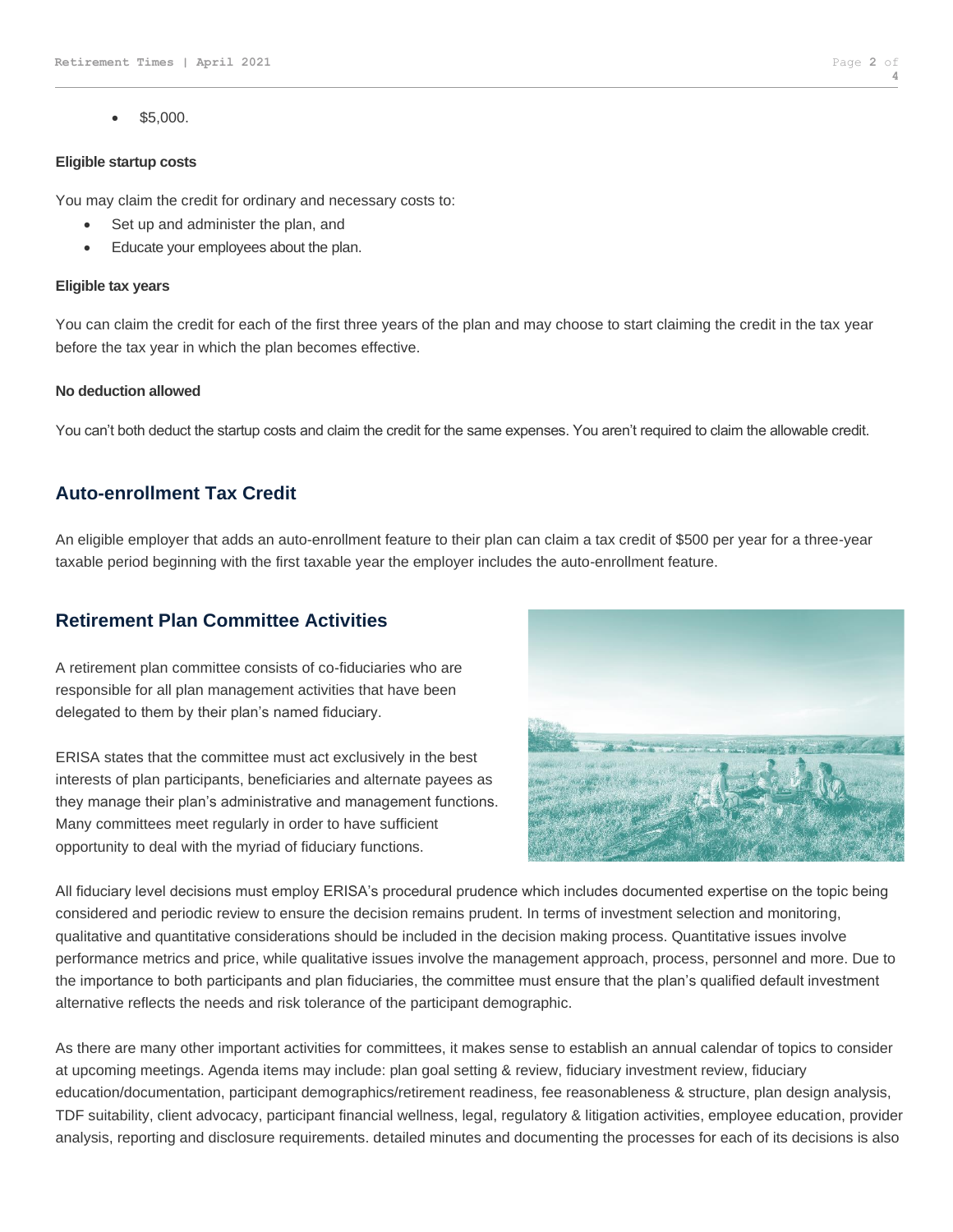best practice for fiduciaries.

The Department of Labor [DOL] is now asking plan sponsors to provide documentation of a comprehensive and ongoing fiduciary training program for all plan fiduciaries.

## **Participant Corner**

Download the memo from your Fiduciary Briefcase at fiduciarybriefcase.com.

### **Three Tax Tips that Can Help as You Approach or Begin Retirement**

Retirement is a whole new phase of life. You'll experience many new things, and you'll leave others behind – but what you won't avoid is taxes. If you've followed the advice of retirement plan consultants, you're probably saving in tax-advantaged retirement accounts. These types of accounts defer taxes until withdrawal, and you'll probably withdraw funds in retirement. Also, you may have to pay taxes on other types of income - Social Security, pension payments, or salary from a part-time job. With that in mind, it makes sense for you to develop a retirement income strategy.

**Consider when to start taking Social Security.** The longer you wait to begin your benefits (up to age 70), the greater your benefits will be. Remember, though, that currently up to 85 percent of your Social Security income is considered taxable if your income is over \$34,000 each year.



**Be cognizant of what tax bracket you fall into.** You may be in a lower tax bracket in retirement, so you'll want to monitor your income levels (Social Security, pensions, annuity payments) and any withdrawals to make sure you don't take out so much that you get bumped into a higher bracket.

**Think about your withdrawal sequence.** Generally speaking, you should take withdrawals in the following order:

- Start with your required minimum distributions (RMDs) from retirement accounts. You're required to take these after all.
- Since you're paying taxes on taxable accounts, make this the second fund you withdraw from.
- Withdraw from tax-deferred retirement accounts like IRAs, 401(k)s, or 403(b)s third. You'll pay income tax on withdrawals, but do this before touching Roth accounts.
- Lastly, withdraw from tax-exempt retirement accounts like Roth IRAs or 401(k)s. Saving these accounts for last makes sense, as